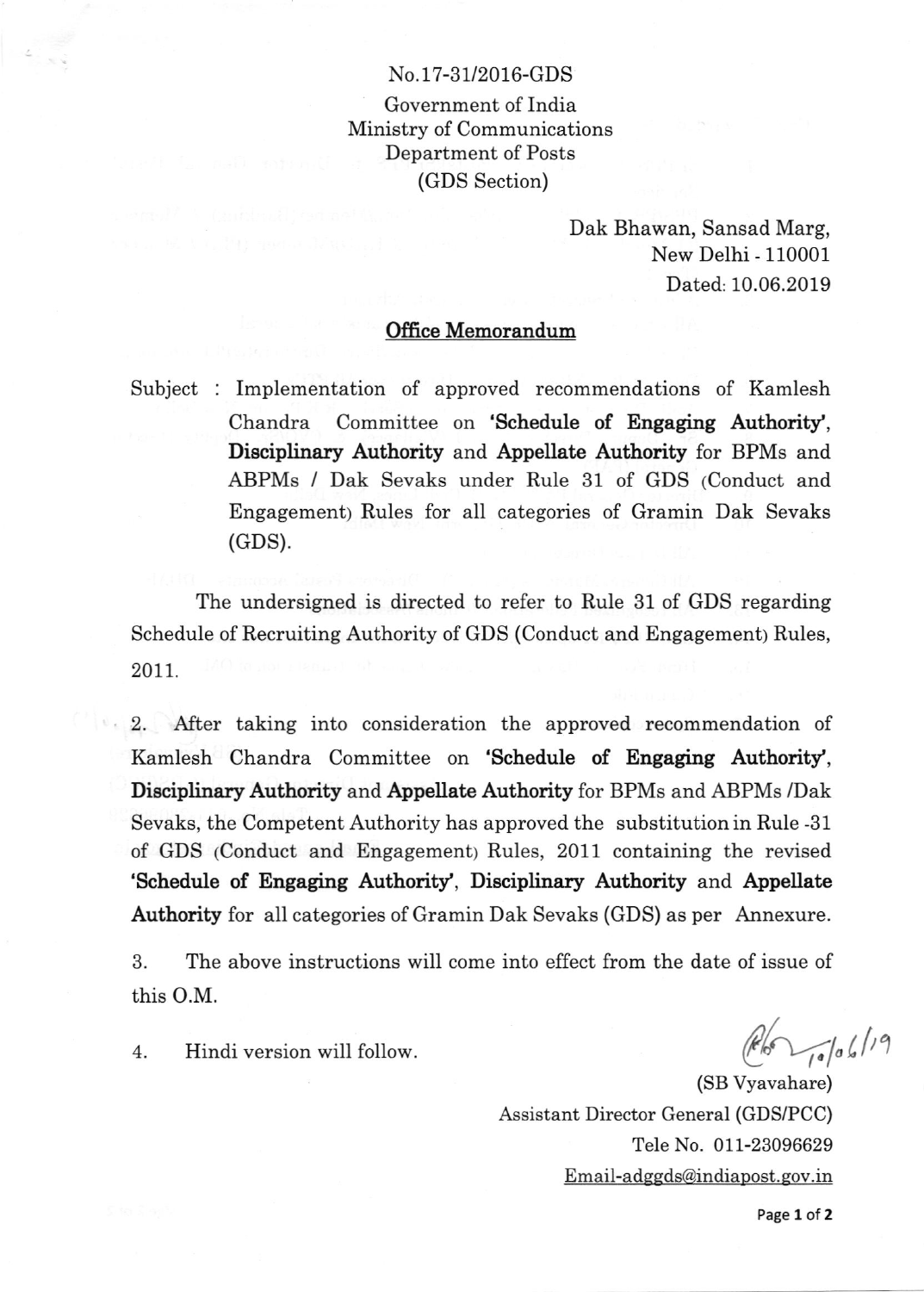Copy forwarded to:-

- 1 ST.PPS to Secretary (Posts)/Sr.PPS to Director General Postal Services
- 2. PPS/PS to Addl. DG (Co-ordination)/Member(Banking) / Member (O)/Member(P)/Member(Planning & HRD)/Member (PLI) / Member (Tech)
- Additional Secretary & Financial Adviser  $3.$
- All Chief Postmasters General / Postmasters General 4
- Chief General Manager, BD Directorate/Parcel Directorate/Pll Directorate 5
- Director, RAKNPA/GM, CEPT/Directors of All PTCs 6
- Addl. Director General, Army Postal Service, R.K.Puram, New Delhi 7
- Sr. Deputy Director General (Vigilance) & CVO/Sr. Deputy Director General (PAF) 8.
- 9. Director General P&T (Audit), Civil Lines, New Delhi
- 10. Director General, NICF, Ghitorni, New Delhi
- 11. AII Deputy Directors General
- 12. AII General Managers (Finance) / Directors Postal Accounts / DDAP
- 13. All recognized Federations /Unions /Associations
- 14. GM, CEPT for uploading the orders on the India Post web site
- 15. Hindi Section, Dak Bhawan New Delhi:- for translation of OM.
- 16. Guard FiIe
- 17.

Spare copies.  $\left(\frac{\beta}{\beta}\right)_{1,\beta}$ 

(SB Vyavahare) Assistant Director General (GDS/PCC) Tele No. 011-23096629 Email-adseds@indiapost. eov.in